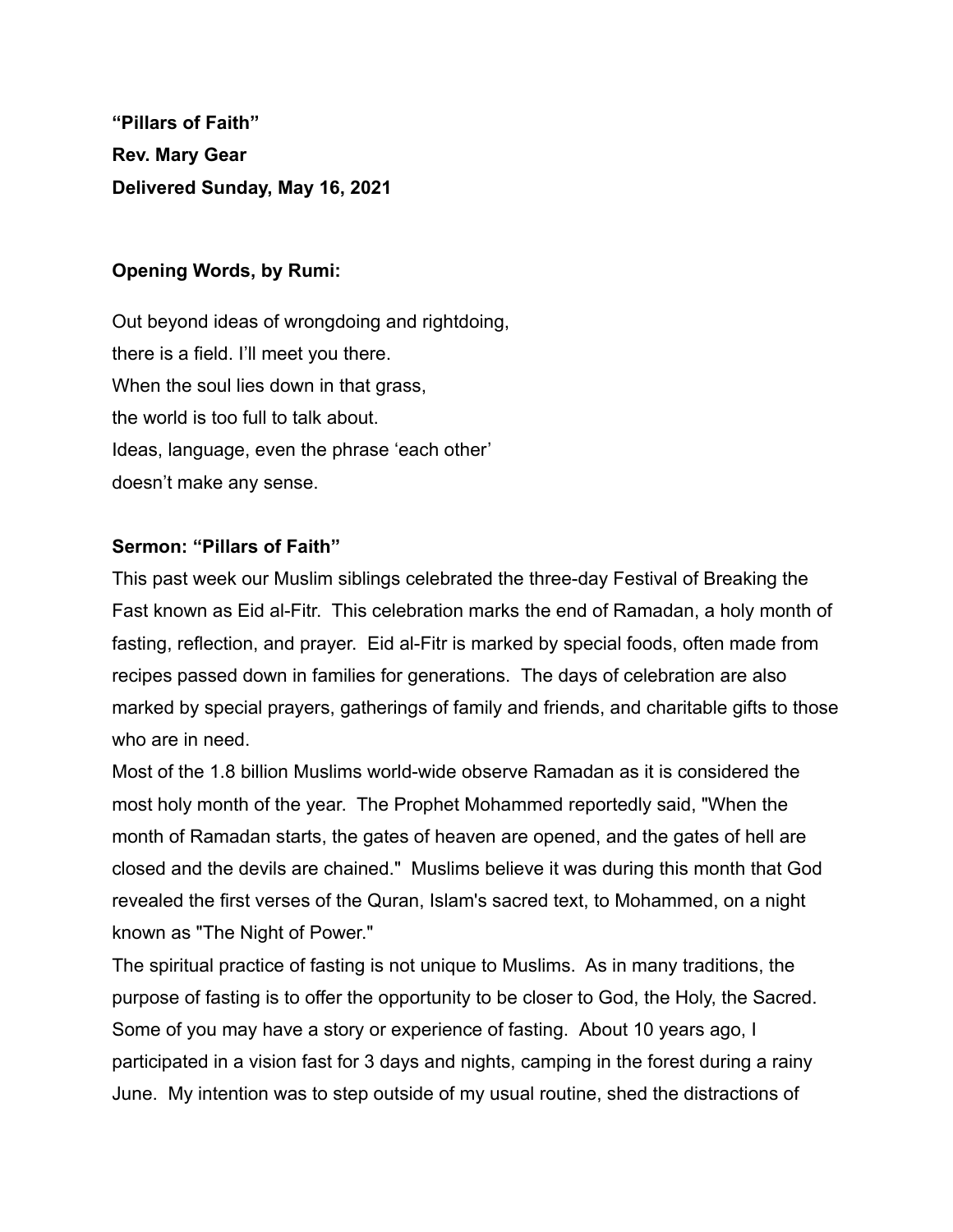food and drink, and move in to a physical and spiritual space of openness to my inner voice and a connection beyond myself. It was a profound and emotional experience that moved me further along on my path to ministry.

For followers of Islam, the practice of fasting serves both spiritual and social purposes. Fasting helps remind Muslims of human frailty and dependence on God for sustenance. It reduces distractions to allow for focus on the relationship with Allah. And it shows Muslims what it feels like to be hungry and thirsty to encourage compassion for the poor and needy and serves as a reminder of the duty to care for those with less than.

Every day during the month of Ramadan, Muslims fast from dawn until sunset. Because Muslims follow a lunar calendar which is 11 days shorter than the Gregorian calendar of 365 days, Ramadan arrives 11 days earlier each year. The practice of fasting can be easier during the shorter days of Winter and harder during the longer days of Summer.

During Ramadan, fasting means abstaining from any food and drink between dawn and dusk, from smoking cigarettes, from chewing gum, and from engaging in any sexual activity. Muslims are also encouraged to curb negative thoughts and emotions like jealousy, as well as to avoid things like swearing, complaining, and gossiping. Muslims do continue other activities during Ramadan, like work and school.

You might expect that Ramadan would be awful, perhaps boring, at least super challenging. It is not intended to inflict suffering; fasting is not required if it is detrimental to a person's health. Ramadan is a time when Muslims are asked to sacrifice. Suffering and sacrifice are not the same thing. Suffering is to be forced to endure pain; sacrifice is to surrender one thing for the sake of something else. There is choice in sacrifice. Ramadan is about surrendering food, drink and other things in order to deepen a relationship with the Holy.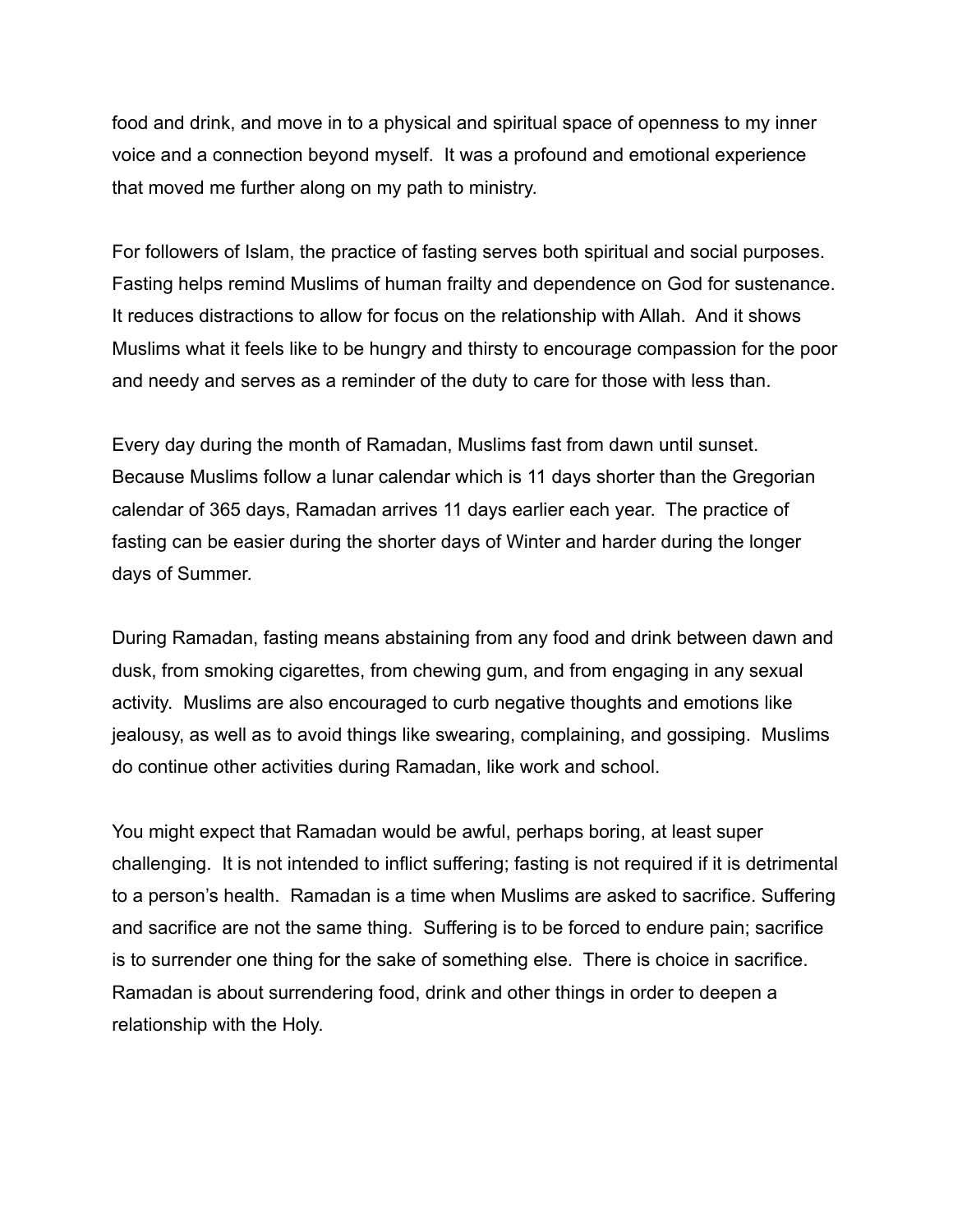In fact, many Muslims say they look forward to Ramadan for the sense of connecting to so many others who are also experiencing thirst and hunger. There is a strong sense of community, as in "we're all in this together." And there is a connection to a long tradition and history of Islam. Ramadan is a time to revisit the ancient stories of Mohammad with study of the Koran, just as Hajj, the pilgrimage to Mecca, is a time to revisit the ancient story of Hagar and Ishmael.

Fasting during Ramadan is one of the five pillars of faith or duties for Muslims. The others are a declaration of faith in God and belief in Muhammad, to pray five times a day, to give to those in need, and to make a pilgrimage to Mecca at least once if able. Each of these is an example of a spiritual practice of devotion.

Now, words like "faith" and "devotion" are not typically ones that you hear a lot in Unitarian Universalist circles. We have a long history of struggle with the language of reverence, as Rev. Bill Sinkford says. In fact, several of you have contacted me after a Sunday service to ask what I mean when I call Unitarian Universalism a faith tradition. What a great question! I'm a fan of engaging with and questioning language because I believe it helps us connect to our history and discern what we believe and don't believe.

The conventional definitions of faith are these: a complete trust or confidence in someone or something, and a strong belief in God or in the doctrines of a religion without question. That's a stretch for a tradition that questions everything, upholds reason as one of its principles, and doesn't require a belief in God.

UU minister and theologian Paul Rasor suggests that Unitarian Universalism is a "Faith Without Certainty." We are a liberal religion, which, it's important to say, is not the same as being politically liberal. Liberal religions are those with a theology that says that religious history, sacred texts, and spiritual experiences should be interpreted from the perspective of modern knowledge and modern life experience. Liberal religions tend to uphold free and open intellectual inquiry, the authority of the individual's experience and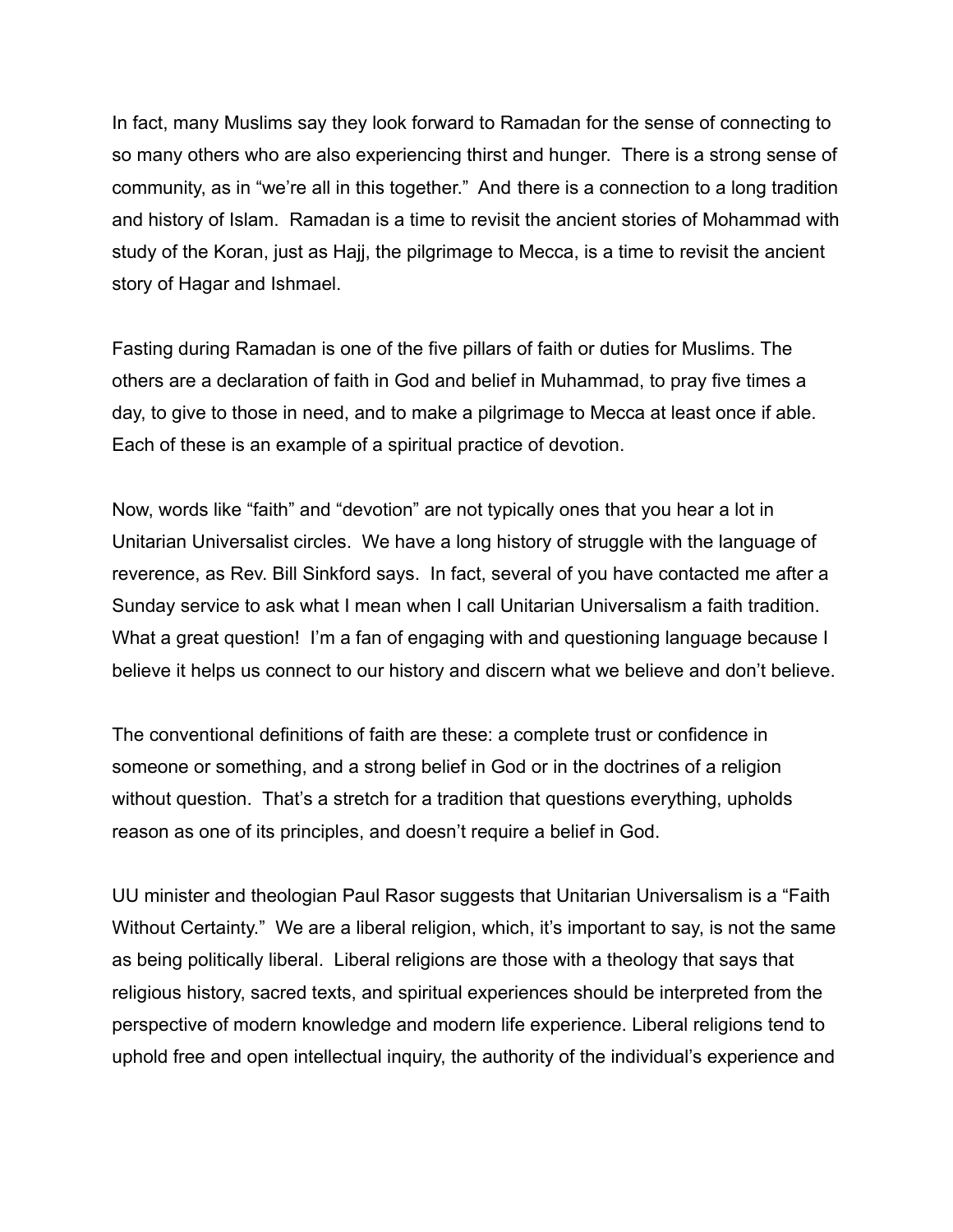reason, ethical dimensions of religion, and making religion credible and relevant to modern times. (Rasor, p.2).

An example of religious liberalism is how we interpret the Bible. Last Sunday I offered as the reading a passage from the book of Genesis that is a creation story. In our liberal religious tradition, I interpreted and critiqued the Bible text based on current and modern circumstances. I preached that a text saying that humans were created in the image of God to rule over all the creatures and the Earth may not serve us well and may need to mean something different today. I also said that "created in the image of God" might be a metaphor for the spark of divinity in each of us. A traditionalist or fundamentalist view of this text would say that humans were literally created in the image of God and are here to rule the Earth and her creatures.

So, faith in a liberal religious tradition doesn't mean complete confidence and trust in doctrine. It means our faith, our beliefs, are open to change and interpretation based on modern experiences and current events. It means using reason and experience to determine what we believe knowing that beliefs change with new growth and learning. It means, as Rasor says, UU is "an eyes-wide-open faith, a faith without certainty."

What might the "pillars of faith" be for Unitarian Universalism? Well, because we don't have a doctrine, I would suggest that pillars of faith might be searching for truth and meaning and spiritual practice. But I'd also suggest that they might be different for each person. Faith without certainty and with variety.

Devotion is another word that we may not often hear. Emi spoke earlier about their personal experience of extended devotional practice as an expression of love . The definition of devotion is loyalty, deep affection, and dedication to a principle or practicing and believing in a specific religion. This isn't as much of a stretch for UUs. As we connect and engage with a spiritual community, at its best we develop loyalty, love and dedication to the values and principles we uphold and for the people we are in community with. Even when it's hard.